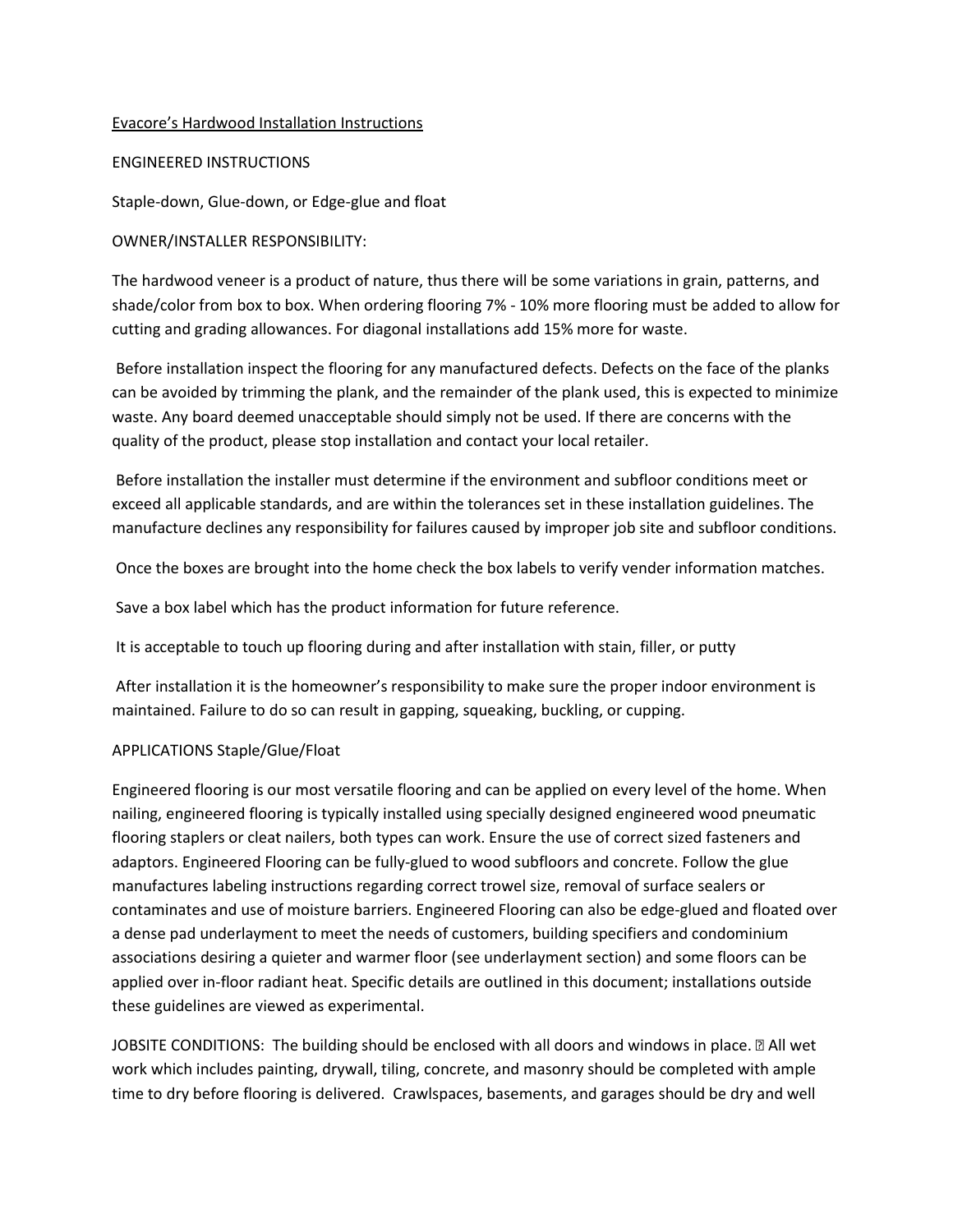ventilated. Crawlspaces must be a minimum 18" from the bottom of the floor joist to the ground. Crawlspaces must have a minimum 6 mil thick polyethylene film covering the entire crawlspace ground. Crawlspaces should have proper ventilation as determined by local building codes. All gutters should be in place and functioning properly. Yard grading should be sloped to run water away from home foundation. HVAC systems should be operational for at least two weeks prior to flooring being delivered.

# ACCLIMATION/MOISTURE TESTING:

After purchase / delivery, the flooring must be stored inside the home, and allowed to acclimate in the rooms, where it will be installed. Keep flooring away from direct sunlight and vents during the acclimation process. Remove all plastic wrapping surrounding the boxes. Allow the flooring to acclimate 2 to 5 days inside the room where it will be installed. For best results the rooms should be maintained between 60F – 80F, with a humidity range between 30% to 50%. Boxes should be laid flat on dry wood subfloors, and wooden supports should be used to keep boxes elevated off concrete floors. Use a reliable species specific moisture meter to verify the moisture of the floors veneer. Follow the moisture meters manufactures guidelines for this step. MOISTURE TESTING PROCESS: STEP 1: Test the flooring veneer moisture content. Test at least 20 planks per 1000 sqft of flooring, using the meter manufactures recommended setting for engineered flooring. Calculate the average moisture content of all 20 readings. STEP 2: Check the wood subfloor moisture. Set the meter to the recommended setting for that specific type of subfloor. Check with the meter manufacture for specific settings. Test 20 different locations per 1000sqft area, and calculate the average moisture content. The wood subfloor should not exceed 12% in moisture. Skip this step if you have a concrete subfloor. STEP 3: WOOD SUBFLOOR: It's recommended for installation to begin when the veneer moisture content is within 4% of the average wood subfloor moisture content. Flooring should not exceed 12% moisture content. Extend acclimation time until these conditions are met. Document and Save your moisture testing results. CONCRETE SUBFLOOR: It's recommended for installation to begin when the veneer moisture content is within 5% to 9% on average.

# WOOD/CONCRETE SUBFLOOR REQUIREMENTS:

# Approved Wood subfloors

Note that joist spacing determines minimum subfloor thickness.

• Joist spacing 16" on center (OC) Plywood: Minimum of (5/8˝) Oriented Strand Board (OSB): Minimum (3/4˝, 23/32")

• Joist spacing 16" up to 19.2" (OC) Plywood: Minimum of (3/4˝, 23/32") Oriented Strand Board (OSB): Minimum of (3/4˝, 23/32")

• Joist spacing over 19.2"up to maximum 24" (OC) Plywood: Minimum of (7/8") Oriented Strand Board (OSB): Minimum of (1")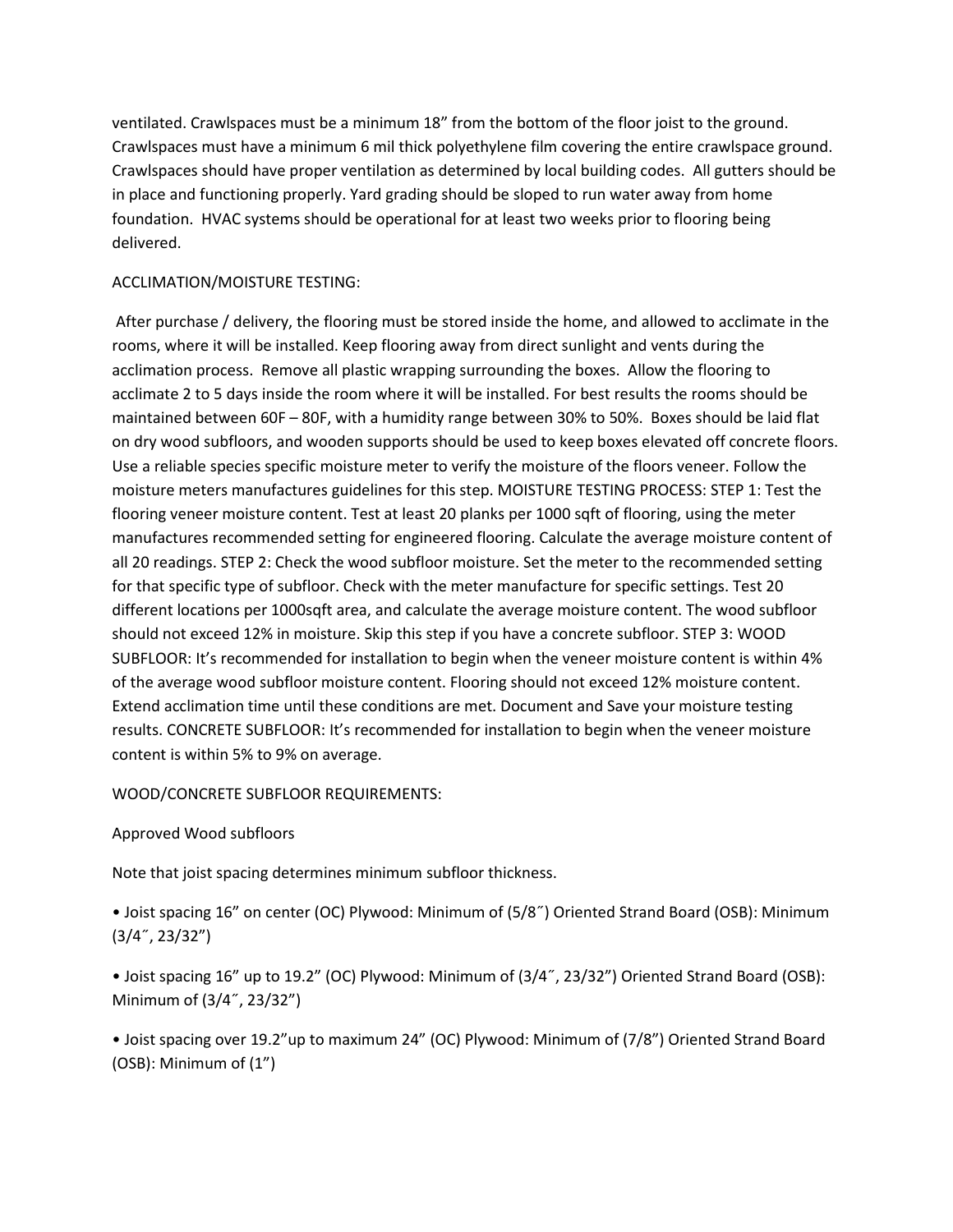• Do not install flooring directly over floor joist without subflooring. All structural panels/underlayment must be installed sealed-side down, and provide minimum  $\frac{3}{4}$ " perimeter spacing. Square-edged or nontongue and grooved panels used as a subfloor will require a minimum 1/8˝ (3 mm) expansion space placed between all plywood seams. Panels must meet minimum CDX grade Exposure 1 and US Voluntary Product Standard PS1-95, PS2-04 or Canadian performance standard CAN/CSA 0325-0-92 for construction sheathing. Check panel for codes.

• Pressure-treated plywood may have elevated moisture or latent with rot resistant chemicals, not for interior use.

• Solid-board subflooring should be ¾" x 5 1/2" (1" x 6" nominal), Group 1 dense softwoods, No. 2 Common, kiln-dried to less than 12% percent moisture content. Add min. 3/8" plywood over solid board subfloors.

• Particleboard, Luan or Masonite is approved for floating installations only and must be covered with a minimum of 3/8˝CDX plywood when gluing this product to the subfloor.

Do not install over existing plywood subfloors that are directly installed over concrete without proper moisture protection between the plywood and the concrete.

Nail wood flooring perpendicular to the floor joist

Nailing wood flooring parallel to the floor joist is an option using a combination of plywood, OSB, Advantech or similar approved subfloors.

Floor joist (16" to 19.2 oc) The total subfloor thickness minimum must be 1-1/4"

Floor joist greater than (19.2 up to 24"oc) The total subfloor thickness minimum must be 1-7/16"

CLEAN: All wood and concrete subfloors must be swept clean or vacuumed to remove dust and debris. For glue down installations remove all contaminates like paint, old adhesives, sealers, and dry wall mud that could affect the adhesive bond.

FLAT: All wood and concrete subfloors must be flat within 1/8" over a 6' span, or 3/16" over a 10' span. All areas of the subfloor must be check prior to installation. High spots can be sanded or grinded down and low spots fill with appropriate patching compounds. Never sand and grind materials covered with lead paint, or containing asbestos. Follow local building codes for proper removal practices of asbestos and lead paints.

DRY: Wood subfloors should be dry. The moisture in wood subfloors should not exceed 12%. If high moisture is present stop installation until the moisture source has been corrected.

Concrete subfloors must be fully cured for at least 60 days. Concrete subfloors must be tested for moisture by conducting a Calcium Chloride test (ASTM F 1869) or Relative Humidity In-Situ Probe test (ASTM F 2170). Calcium Chloride test results cannot exceed 3lbs per 1000sqft in 24hrs. Relative Humidity In-Situ probe test should not exceed 75%.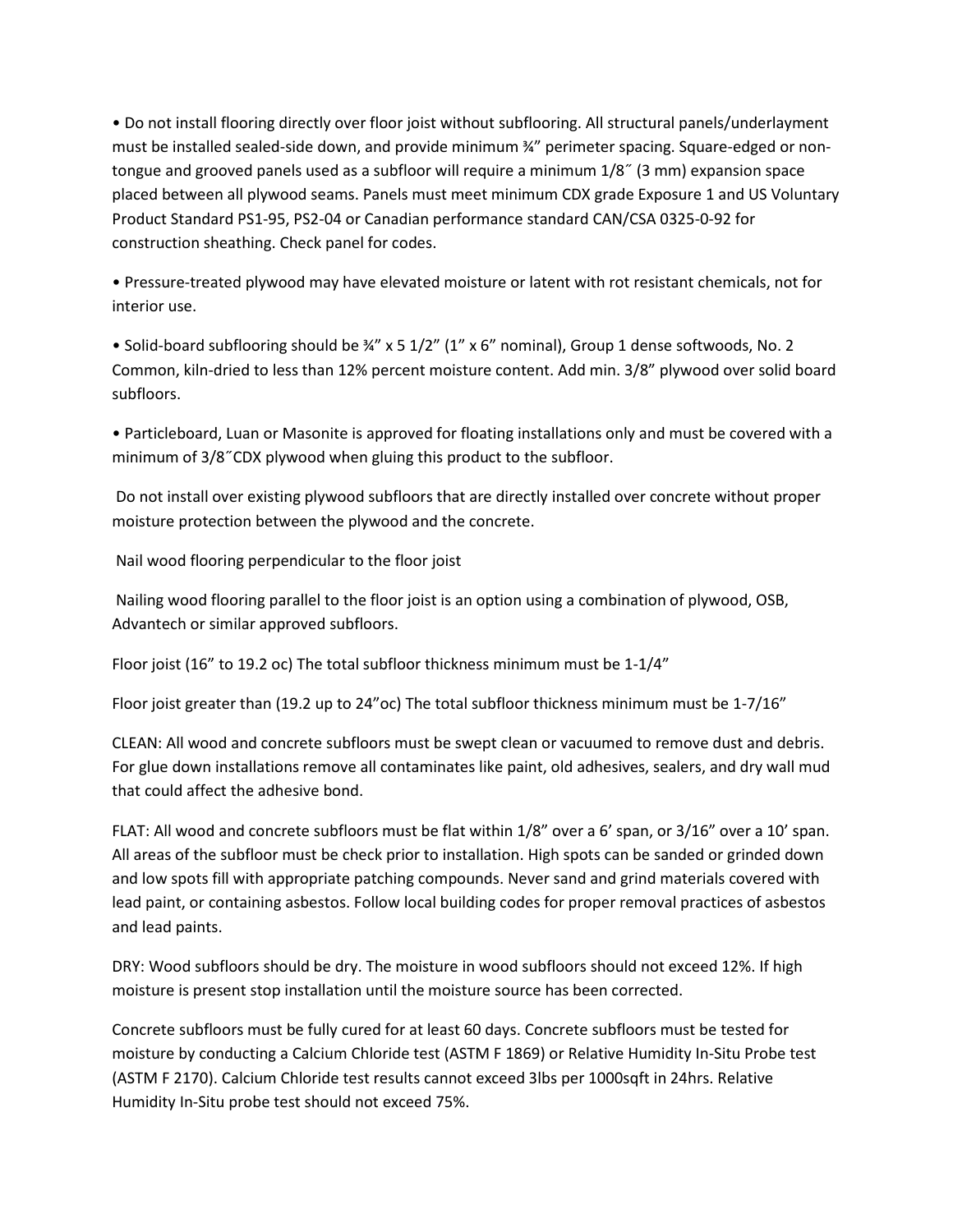### GENERAL INFORMATION (all installations)

- Install flooring in normal proper lighting.
- Save a box of flooring for future repairs.
- Do not install in full bathrooms or areas with steam.
- Inspect subfloor for flatness, squeaks, and moisture.
- Avoid board grouping, board sizes should be intermingled.
- Use breathable materials like paper when protecting a newly installed floor.
- Inspect flooring during installation, select out boards have milling and finish defects.
- The customer is advised to be home during the installation for consultation/direction.
- Customer and installer should discuss installation and layout to maximize satisfaction.
- It is helpful to save the item number found on the packaging box ends for future references.

• Jobsite subfloors can be dry today and wet tomorrow the use of moisture barriers is highly recommended.

• Floor should be installed from several cartons at the same time to ensure good color, shade and appearance.

• Do not install flooring under permanent or fixed cabinetry (should the cabinetry or flooring need to be removed in the future)

• An Expansion space must be left around the perimeter and at all vertical obstructions.

#### HELPFUL TOOLS

- Pencil
- Chalk line
- 6' level or 10' level
- Miter saw
- Table saw
- 60 tooth carbide tip saw blades
- Broom
- Jamb saw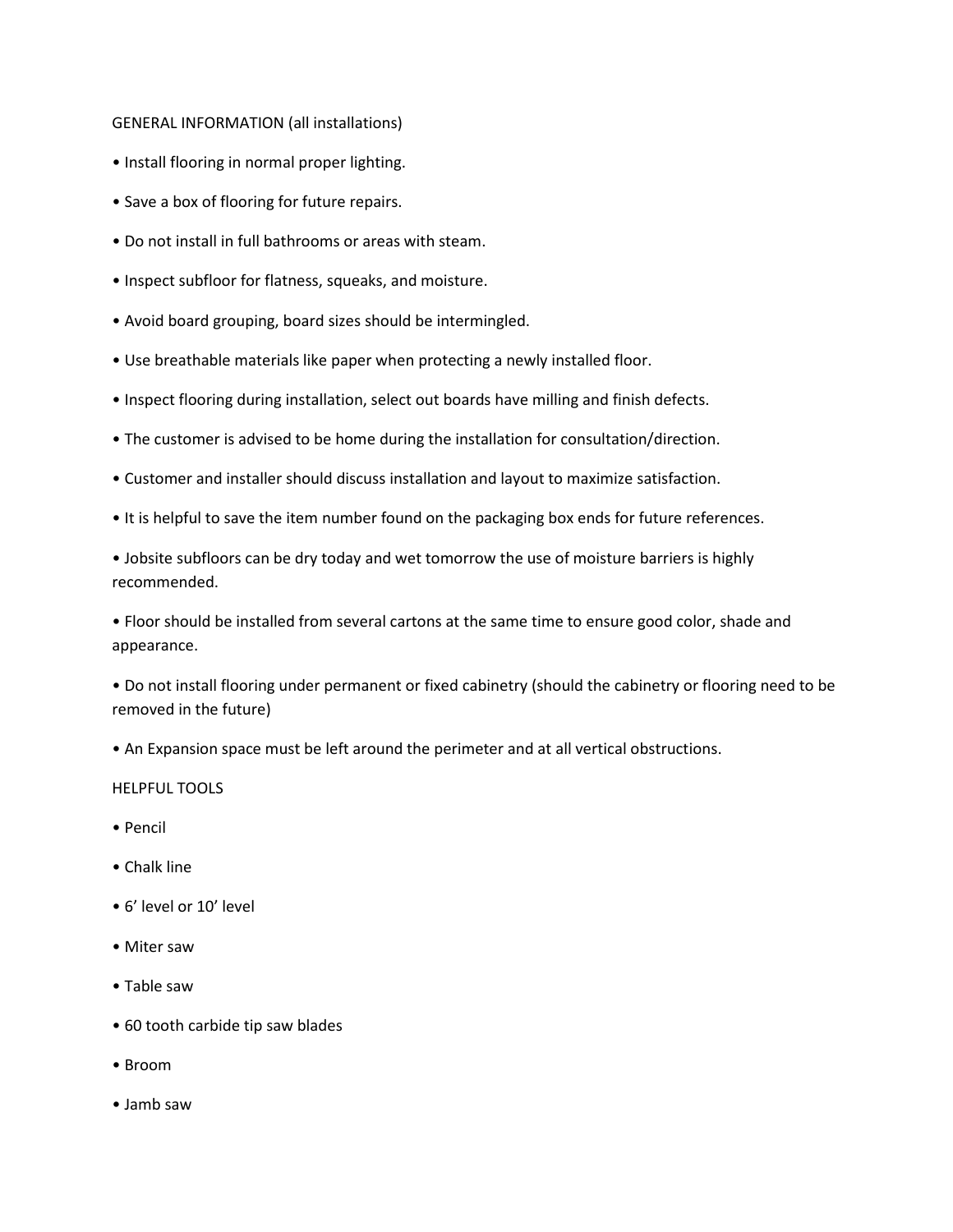- Eye protection
- Dust Mask
- Gloves
- Engineered Floor Stapler
- Floor fasteners
- Hygrometer (test home temperature and humidity)
- Blue painters tape (2080)
- PVA wood glue
- Air Compressor with regulator
- Air hose
- Drill bit set
- Hammer
- Tape measure
- Moisture meter (wood)
- Calcium chloride moisture test (concrete)
- Approved adhesive remover (glue down installs)
- Cloth rags
- Nail set
- Drill
- 6d finish nails
- Jig saw
- Ear protection

### NAILDOWN OVERVIEW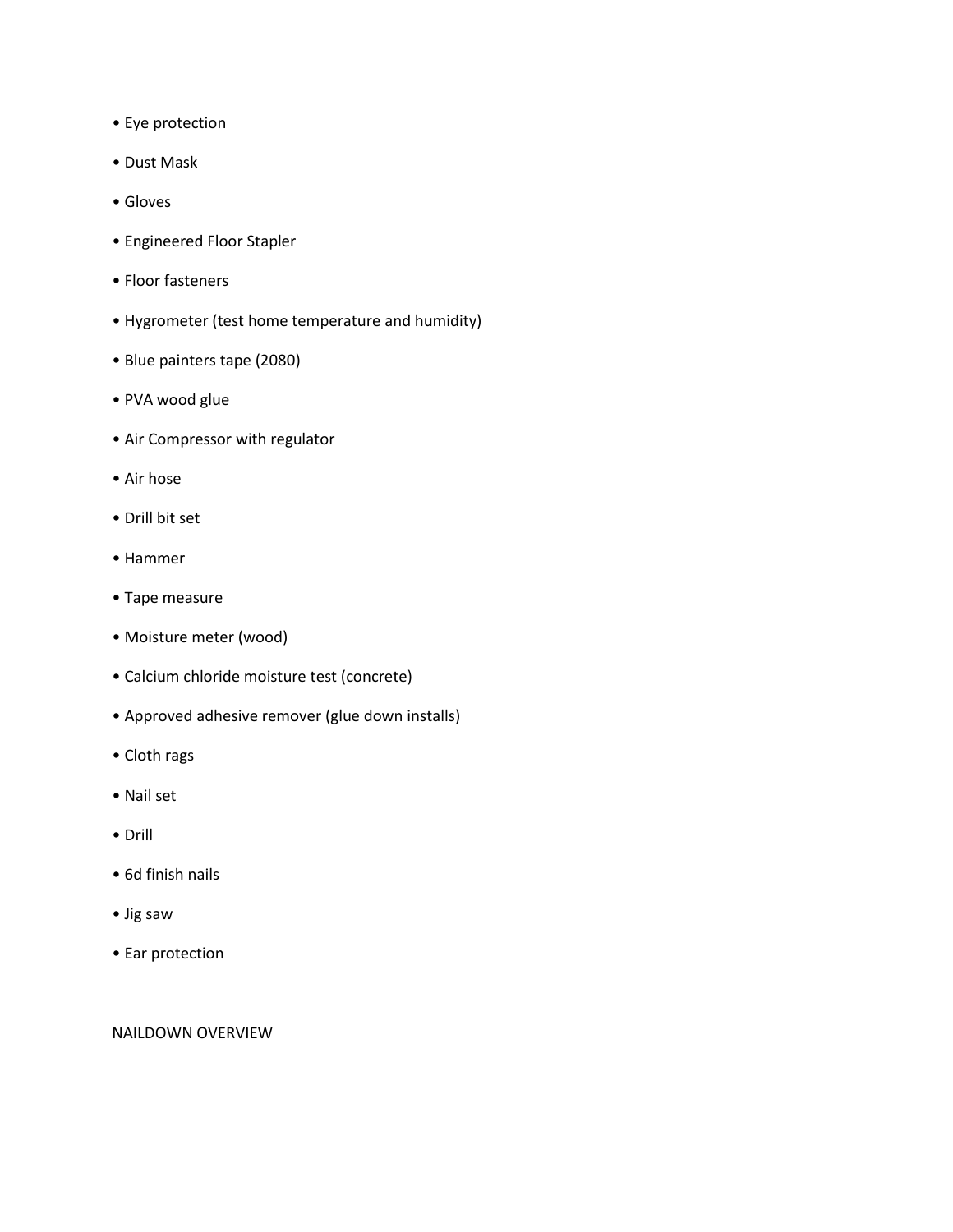### [NAILING TIPS]:

Test nailing a couple of planks in a well-lit area, near a window.

Place fasteners on tongue side that runs the length of the planks. Do not place fasteners into the groove.

If the staples do not go in far enough raise the air pressure on the compressor up slightly and re-test until staples sit flush into the wood above the tongue.

If the staples go in too deep lower air pressure until staples sit flush above the tongue. Some floor staplers have the ability to adjust the depth of the fastener. This may need to be adjusted for the staples to seat correctly.

Tongue fractures can be reduced by lowering the compressor's PSI and using the recommended floor stapler.

Dimples can be reduced by seating the floor staplers correctly on the board or using thinner gauge fasteners like 20 gauge staples.

Make sure the staples are sitting flush in the wood or dimples can occur. Adjusting the depth of the stapler to seat fasteners a bit deeper can help minimize dimples.

Only use pneumatic nail guns designed for engineered wood flooring. Norge 4 n 1 floor stapler, Stanley Bostich, Powernail, and similar engineered flooring staplers are acceptable.

Check for squeaks after nailing. Squeaks can occur due to tongue fracture, uneven subfloor, improper fasteners, or improper fastener spacing. Squeaks can be corrected or minimized by adding a PVA floating floor wood glue to the tongue and groove of the plank before nailing.

If stapler will not shoot staples, check for air leaks, jammed staples, staple size, and compressor air pressure.

Its best to pre-drill and hand nail the first row using a 3/32" drill bit and 6d finish nail. This will help prevent finish chipping due to pneumatic finish or brad nailers. If dimpling still occurs switch to a floating or glue down installation. We do not recommend the use of water base adhesives.

ENGINEERED WOOD RECOMMENDED FASTENER SELECTION

 $\frac{1}{2}$ " – 9/16" 18, 19, or 20 gauge engineered flooring staples 1-1/4" or 1 -1/2" long

3/8" 18 , 19, or 20 gauge engineered flooring staples 1" or 1-1/4" long

5/16" 18 , 19, or 20 gauge engineered flooring staples 1" or 1-1/4" long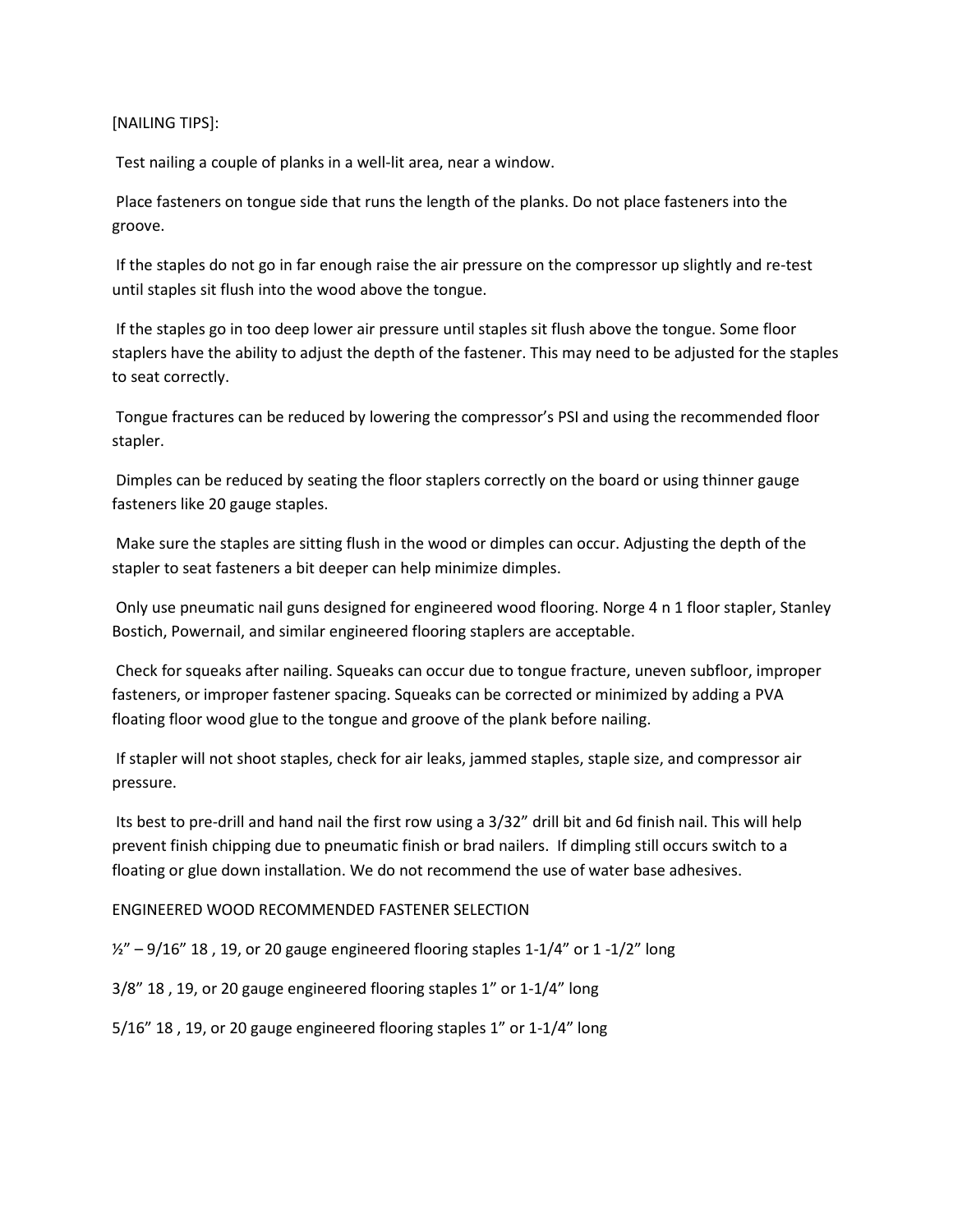\*\*A floating or glue down installation may be the best choice for the thinner 5/16" flooring, to help prevent tongue fracture and dimpling during installation. \*\* Always test the nailer on a plank first before beginning installation.

# FASTENER SPACING

Place fasteners 3"- 4"apart (for staples) within 1- 2″ from each end with at least two fasteners

Important: Set air compressor to 70-80 PSI. Test and adjust air pressure to ensure proper setting of fasteners. Make sure that the fastening machine is fully adjustable, is in good working condition, is at the appropriate angle and seats properly against the tongue of the board to prevent top edge and surface dimple damage.

Note: Only use flooring stapler that are fully adjustable and that engage the top profile over the tongue at the appropriate angle. Make sure that the flooring stapler is in good working condition and seats properly against the board to prevent top edge and surface dimple damage. Any damage caused by fasteners or nailers is not covered by the warranty.

# NAILDOWN INSTRUCTIONS

[CAUTION]: Nail flooring in good lighting. After nailing 100 sq ft, stop and inspect the installed floor for any defects or damages. Stop at 20 sqft for installation under 100sqft. Make adjustments as needed. If satisfied, continue with the installation.

When top nailing prefinished flooring (the first and last rows, stair treads, and risers) it is recommended to pre-drill and hand nail using a 3/32" drill bit and 6d finish nails. Pneumatic 16ga. finish nail or 18ga. brad nail guns can be used to secure the first and last rows, but improper use can easily damage the board or finishes. When installing over crawl spaces, basements, or garages use 15 lb. black felt paper,

Black asphalt saturated Kraft paper, or white Silicon Vapor Shield® as a minimum to provide protection against moisture vapors.

# INSTALLATION PREP

Use a manual or electric jamb saw to undercut all door jambs/casing to allow enough clearance for the wood flooring to easily slide

underneath. A credit card thick gap between the top of the wood flooring and bottom of the door jamb is acceptable. Sand down high areas of the subfloor. Correct low areas (See subfloor prep). Sweep or vacuum the subfloor clean of dust and debris.

Install moisture retardant underlayment, and staple it down to prevent movement/sliding. (See underlayments)

STEP 1: THE FIRST THREE ROWS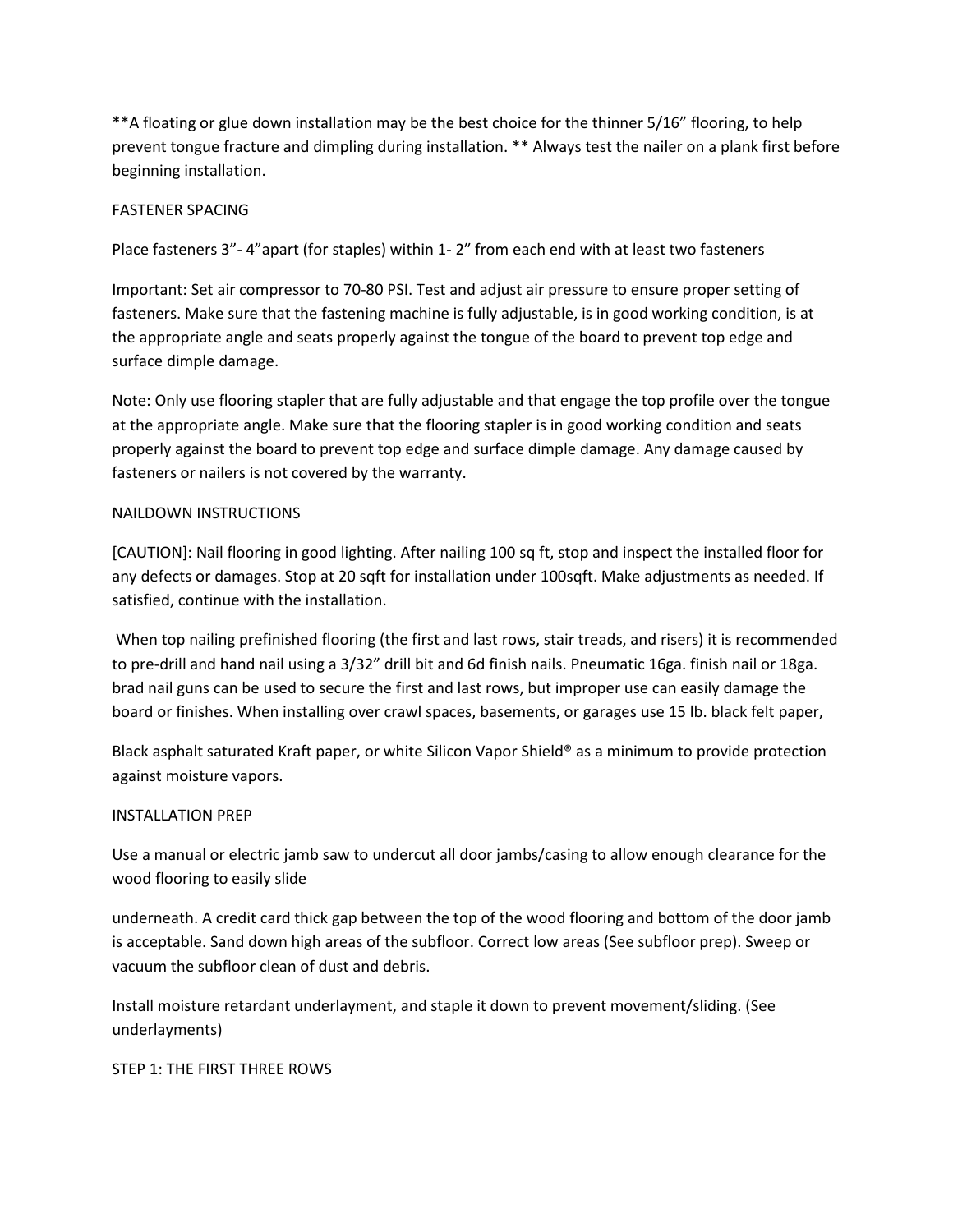Determine the starting wall, usually the longest or outside foundation wall. At the two opposite ends of this wall, measure out the width of the board including the tongue, plus the expansion space, and place a mark.

An expansion gap must be left around the perimeter and at all vertical obstructions. This gap will be the same as the thickness of the new flooring. For example;  $1/2$ " flooring requires  $1/2$ " expansion gap.

Snap a chalk line connecting the two marks. Align the tongue side of the first row of boards on the chalk line with the groove side towards the starting wall, maintain the expansion space.

Install the flooring with the tongue side facing away from the starting wall (Use long straight planks for first two rows).

Pre-drill and top nail the first row of boards using a 3/32" drill bit and 6d finishing nails about an 1" from the back edge.

Pneumatic finish nail guns or brad nail guns can also be used. If hand nailing countersink the finish nail using a nail punch and fill with close matching wood filler.

Blind nail the 2nd and 3rd rows using the flooring stapler, and seat the staples slightly above the tongue.

# STEP 2: LOOSE LAY (Rack) THE FLOORING

After installation of the first three rows, loose lay about 100sqft of flooring about 4" or 5" away from the last secured row.

Pull from several boxes to mix board color and sizes to create a random look. Visually inspect flooring for defects while racking.

Stagger boards randomly as possible, avoid creating patterns..

#### STEP 3: INSTALLATION CONTINUED

After racking out 100sqft of flooring begin nailing the floor. (See fastener recommendations). Visually inspect boards for defects while nailing.

Use proper fastener spacing (See fastener spacing). Continue nailing until you get to the last one or two rows.

The lasts one or two rows will have to be top nailed. Again pre-drill using a 3/32" drill bit and 6d finishing nails.

The last rows can be pulled tightly together using a floor Jack or pry bar. Protect base boards before using these tools.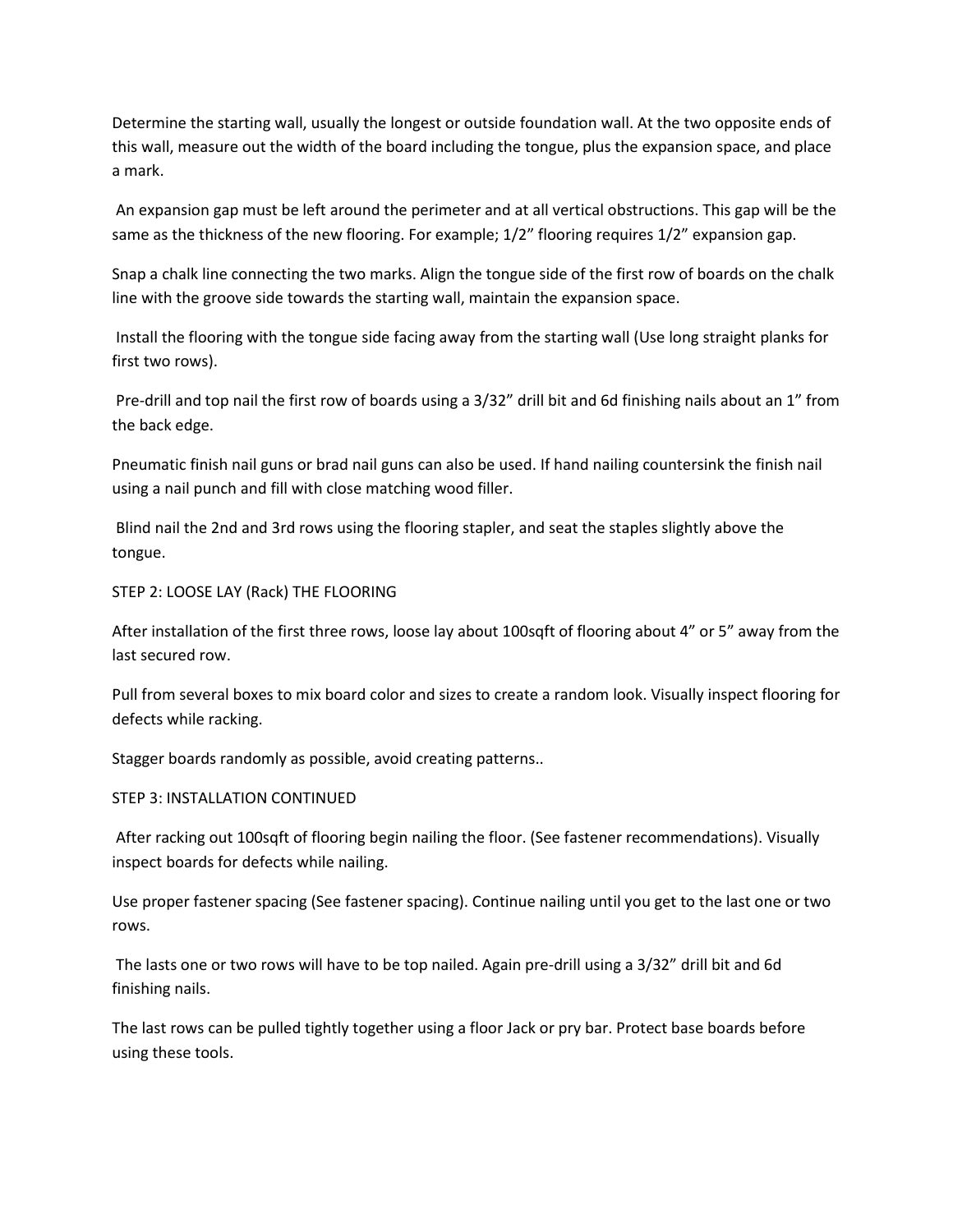The last row may have to be ripped down in width to fit. If the last row is less than 1" in width use a PVA carpenters wood glue to join the last piece to the previous row.

### STEP 4: FINISHING UP

Fill in nail holes and minor gaps with close matching wood filler.

Install any base board molding and shoe molding

Install transition moldings

Sweep the floor

Clean floor with approved cleaner (contact you're flooring retailer for approved cleaner).

Page 5 of 7

Engineered Flooring Installation 4.08.16

Use felt pads under furniture legs. Protect floor before moving appliances and heavy furniture.

Glue Down Installation Method:

When gluing down the flooring, install the flooring the same way as you would using the floating installation method. The only difference is that adhesive will be trowel applied to the subfloor, and the flooring will be laid into the adhesive bonding it to the subfloor. Always check the adhesive manufactures guidelines on proper subfloor prep, moisture testing, approved substrates, trowel sizes, cure times, and coverage. A moisture barrier is required over all concrete subfloors. It is strongly advised to use moisture barriers that offer 100% moisture protection over concrete.

Expansion Space: A minimum 1/2" expansion space is required around all fixed objects and walls. Tmolding expansion breaks are not required with glue down installation methods, but can be helpful in minimizing overall floor movement due to seasonal humidity changes inside the home.

Glue down Install: Start the installation parallel to the longest exterior wall in the room. Spread out only enough adhesive to install the first row of flooring leaving a min. 1/2" expansion gap at all walls. A laser level or string line can be used to make sure the first row is straight. Allow the first row to set up before installing additional rows. This helps prevent the first row from moving as the next rows are installed. Spread out enough adhesive to install 4 rows at a time. Planks must be wet laid into the adhesive. Discard badly bowed or warped planks. Periodically lift up a plank to verify proper adhesive coverage to the subfloor and bottom of the plank. After laying 4 rows clean up any glue that gets on the finish right away using the adhesive manufactures recommended adhesive remover. Use #2080 blue painters tape to hold planks together if needed until the adhesive cures. Don't leave tape on for more than 24hrs. Wait 24hrs before placing furniture back onto the flooring.

DOUBLE STICK INSTALLATION – Flooring glued over an approved underlayment that is also glued to the subfloor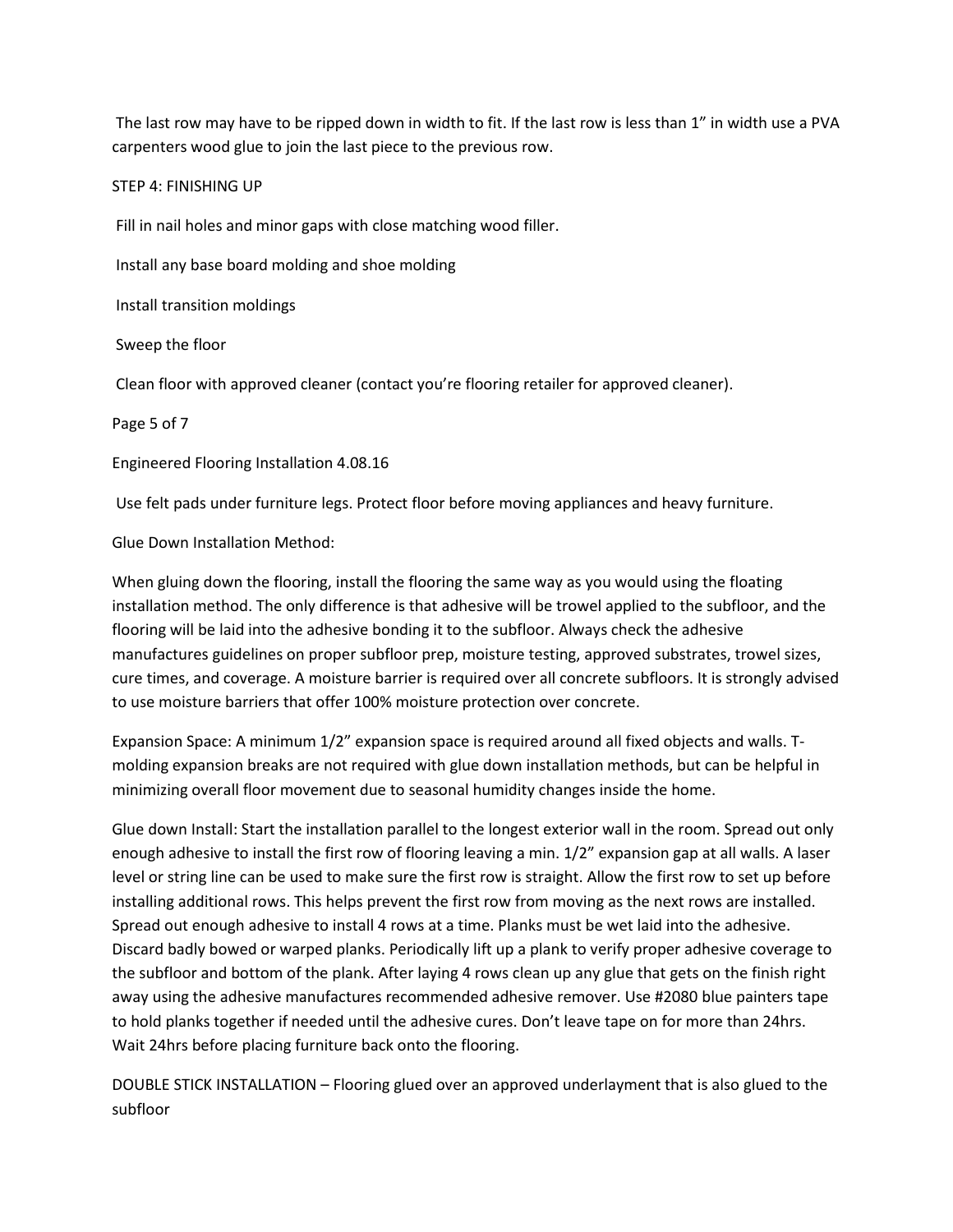Approved underlayments – Bellawood Premium, Bellawood Platinum, Eco Silent Sound, Insulayment, Cork

Allow the underlayment to fully cure before gluing wood flooring to the underlayment. Not all adhesives and underlayments are compatible contact Technical dept. for application details

# FLOATING FLOOR INSTRUCTIONS

During installation, Carpenters PVA Floating Floor Wood adhesive should be applied to each groove on the short and long sides of the planks to ensure bond with the other planks. Two separate continuous beads of glue should be applied: one continuous bead applied inside the groove, and one continuous bead applied to the top part of the tongue at all seams to ensure a secure bond with the top and bottom of the tongue. This double-gluing helps to minimize squeaks, board gaps, or separation. Note that seasonal gapping is normal in wood flooring and does not constitute a product failure. Seasonal gapping can be minimized by keeping the indoor humidity above 30%.

Floating Installation Method:

Approved Underlayments: Bellawood Platinum, Bellawood Premium, Eco Silent Sound HD, 3mm or 6mm cork, Quiet Walk, and Insulayment pads are approved for wood and concrete subfloors installations. Caution before installing over concrete a minimum 6 mil polyethylene sheeting moisture barrier must be installed prior to installing the underlayment pad to help protect the flooring from excessive moisture.

Expansion Space/T-molding Breaks: An expansion break is required to break continuous runs exceeding 40' in width and 40' in length. T-molding transitions are used to filled in the gap required for expansion breaks. A 3/4" gap is required at all walls and fix objects. Installations fewer than 30' in length or width can use a  $\frac{1}{2}$  gap at all walls and fixed objects. For room dimensions of greater than 40' in length or width, the flooring should be glued down using an approved adhesive.

# Installation:

Determine the starting wall, usually the longest or outside foundation wall. At the two opposite ends of this wall, measure out the width of the board, and place a mark. (Do not include the tongue of the board when measuring). An Expansion gap or space must be left around the perimeter and at all vertical obstructions.

Snap a chalk line connecting the two marks. Tack down fern strips or carpet tack strips along the chalk line.

Install the first row of flooring against the tacked wood strips.

The flooring should be installed from left to right, tongue side towards the wall, with the groove side facing out from the wall.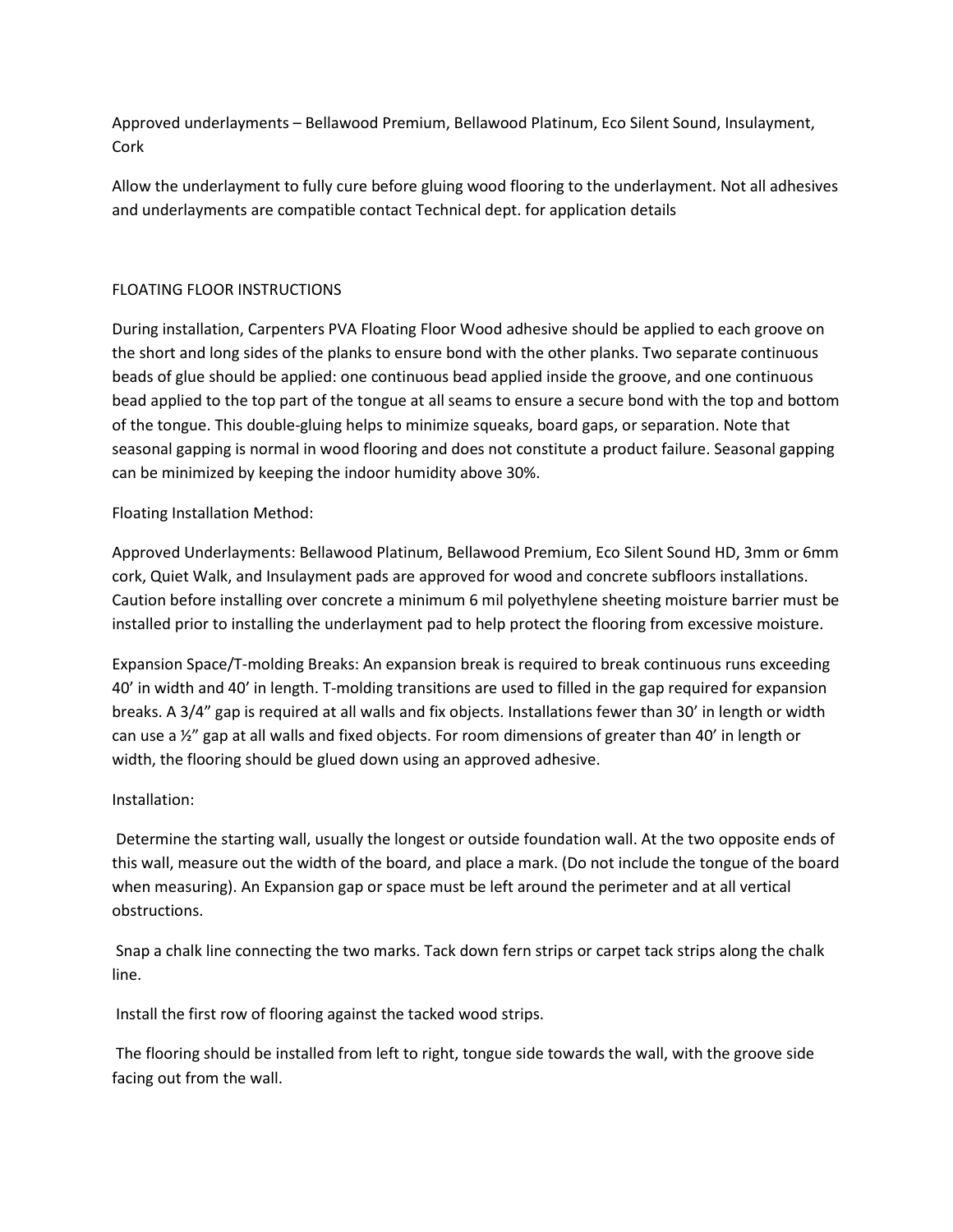Install the first row end to end until the entire row is complete. Be sure to use PVA carpenters wood glue on all plank butt ends

When edge-gluing, ensure that the glue is still wet when the planks are joined. Special attention should be paid to ensure that there is no excess glue dripping to the subfloor as this could bond the plank to the underlayment and hamper floor movement.

A lightly water dampened rag can also be used to remove any PVA glue.

Next, install the second row of planks, installing left to right. Each plank should be installed long side first into the previous row.

Make sure carpenters PVA wood glue is applied to all tongue and groove seams. Insert a spacer at the wall, then install the long side of the plank into the previous row. Once the tongue is inserted into the groove fold the plank down onto the subfloor.

The butt ends will be lightly tapped over from right to left to close the end seams. Be sure to keep a minimum stagger of 6" between end seams from row to row. Use a pry bar to close the end seam of the last plank installed in each row.

After installing 4 or 5 rows apply #2080 blue painters tape to the plank surface perpendicular to the installed floor. This is used to hold the planks together until the glue cures. (incorrect tape can damage the finish)

Continue installing the flooring until you reach the opposite wall in the room. The last row of flooring by the wall may need to be ripped down to fit. Make sure you have proper expansion space between the last installed row and the wall.

Go back to the first row of flooring, remove the fern strip or tack strip and insert the final row of flooring to complete the room installation. Make sure proper expansion is left between the floor and wall.

Remove the blue painters tape after 8 to 10hrs.

To pass obstacles through the floor covering (pipes, radiator mounts), use a pencil to trace the center position for drilling. Use a big enough drill bit to leave a  $\frac{1}{2}$ " expansion around the pipe. A jig saw may be needed for bigger rounded cuts.

Next, cut the strip in two so that the saw mark goes through the center of the drilled hole, so that the strip can be glued and reassembled around the pipe.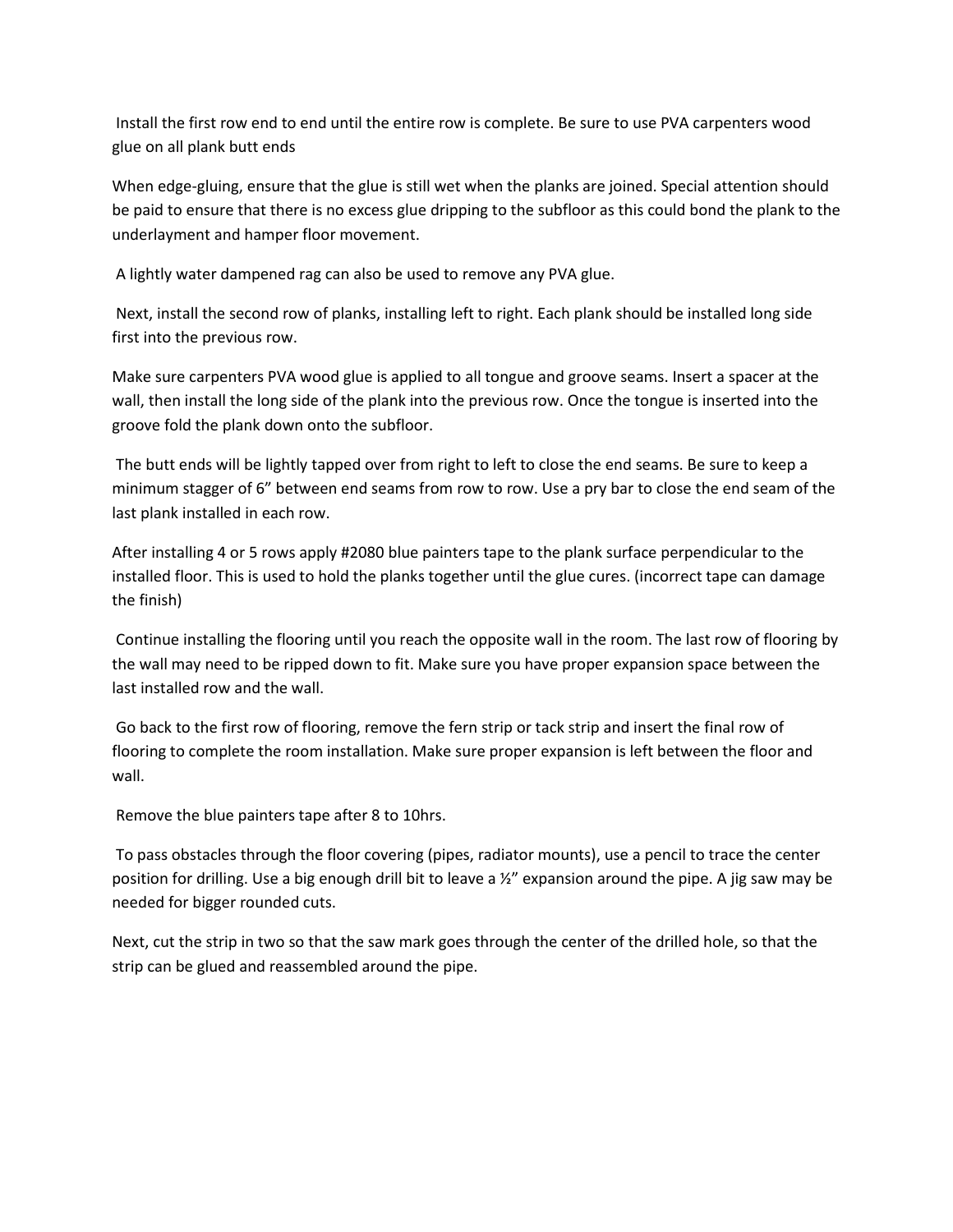### Post-installation

• After installation, allow glue to fully cure for 24 hrs before replacing furniture and heavy foot traffic.

• Protect flooring before moving any heavy furniture or appliances. (damages from furniture and appliances are not covered)

- Fill in minor gaps with close matching wood filler
- Check for adhesive on floor finish and remove with appropriate adhesive manufacture remover.
- For best matching of sheen or milling save a box of flooring for future repairs.
- Clean floor with Bona Floor Cleaner

•Even when these guidelines are followed it is still possible that your flooring may experience some cracks (seasonal checking) on the plank surface and/or gapping between planks due to slight shrinkage, which are not covered by the products limited warranty.

#### MOLDINGS & TRANSITIONS:

Install transition moldings directly to the subflooring. Pre-drill and hand nail transitions moldings to wood subfloors using 6d finishing nails, pneumatic finish nailers, or pneumatic brad nailers. Use a wood urethane tube adhesive to bond wood transitions to concrete. Cut moldings using a electric miter saw using a 60 tooth or 80 tooth fine finish carbide tipped blade makes the best cuts. Attach base or quarter round moldings to the wall, never into the floor. Mitered cuts hide better when joining moldings.

Base Board – for hiding imperfections and adding a custom finish along any wall.

Quarter-Round - for covering the expansion left at walls and other fixed surfaces.

Reducer Moldings - used to transition to lower floors.

Stair Nosing - for finishing the exposed edges of stairs and landings.

T-Expansion - for joining two areas of flooring of similar heights.

End Cap - for finishing the space at sliding glass doors, at bath tubs or transitioning to carpet.

#### Routine Care/Protection Care

Apply mineral spirits on a cloth to help remove oil, paint, markers, lipstick, ink, or tar. Then buff with dry cloth.

Only use vacuums designed for hard surface floors.

Do not use wet mops, steam cleaners, oils, polishes, waxes on the floor.